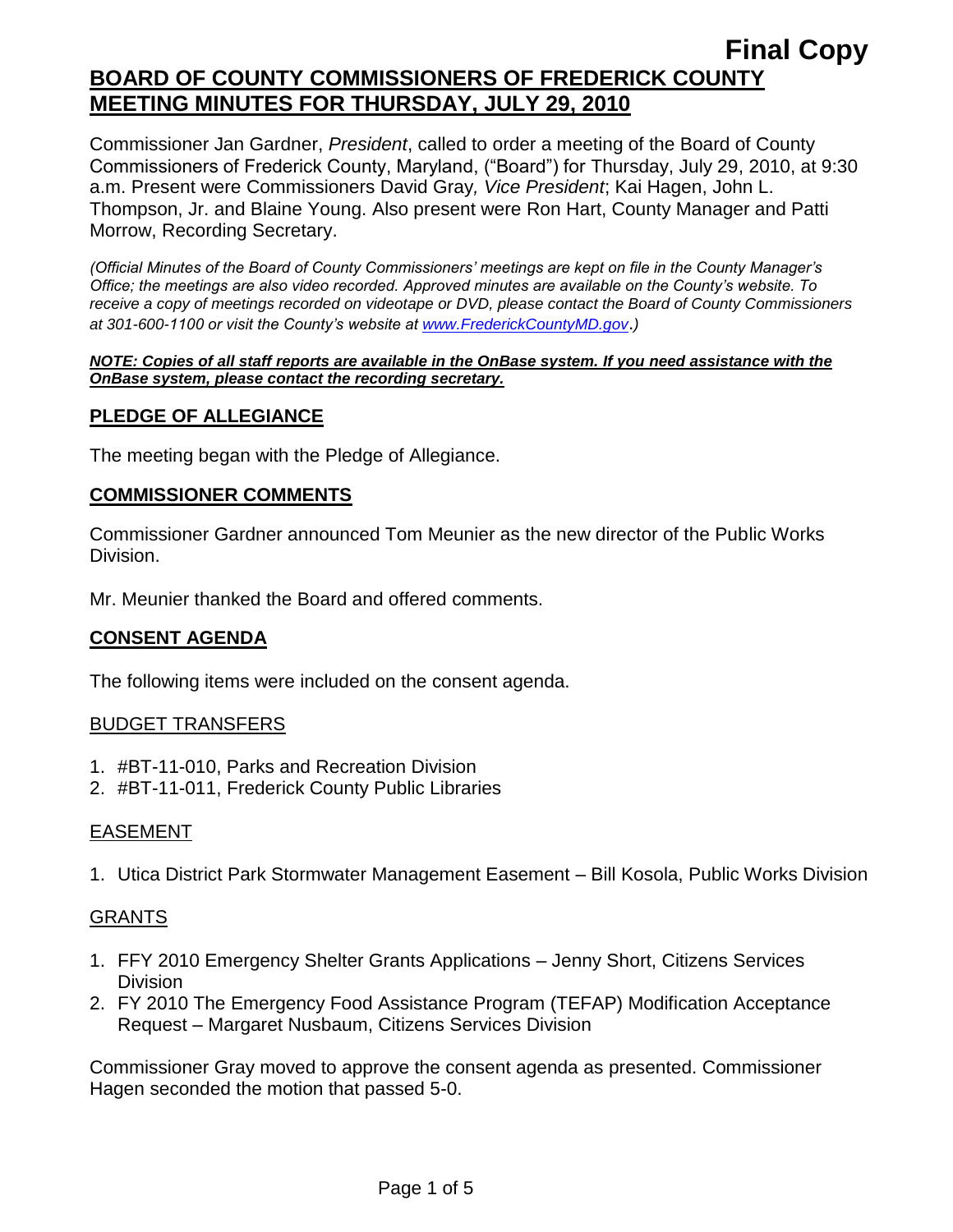# **BOARD OF COUNTY COMMISSIONERS OF FREDERICK COUNTY MEETING MINUTES FOR THURSDAY, JULY 29, 2010**

#### **ADMINISTRATIVE BUSINESS**

#### **Approval of Board of County Commissioners' Meeting Minutes**

By unanimous consent the following minutes were approved:

- ◆ Tuesday, June 8, 2010
- ◆ Tuesday, June 8, 2010 Closed Session
- ◆ Thursday, June 10, 2010
- ◆ Tuesday, June 15, 2010
- Tuesday, June 15, 2010 Evening
- ◆ Thursday, June 17, 2010

#### **Consideration of the FY 2011 Area Plan and Senior Care Annual Plan – Carolyn True, Citizens Services Division**

Ray Brown, Department of Social Services, commented on the plan.

Commissioner Thompson moved to redact the mention of race and ethnicity on both the client and employee page of the plan. Commissioner Gray seconded the motion that failed 2-3 with Commissioners Gardner, Hagen and Young opposed.

It was indicated a letter would be sent to the federal delegation to request the Older Americans Act be amended to reflect the removal of any mention of race and ethnicity in documents.

Commissioner Gray moved to approve the FY 2011 Area Plan and Senior Care Annual Plan. Commissioner Hagen seconded the motion that passed 5-0.

#### **COMISSIONER COMMENTS**

None.

#### **PUBLIC COMMENTS**

None.

#### **QUESTIONS – PRESS**

None.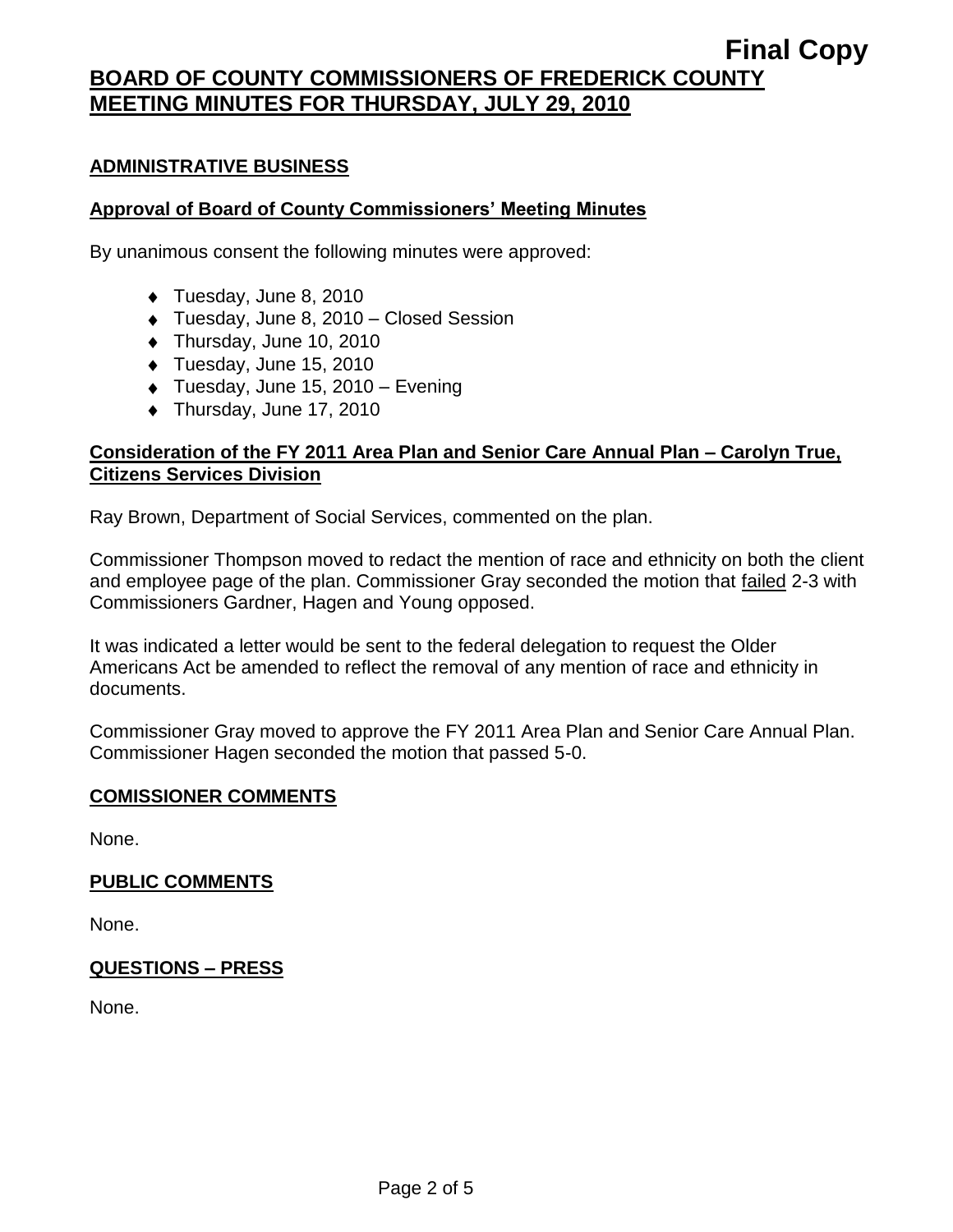# **BOARD OF COUNTY COMMISSIONERS OF FREDERICK COUNTY MEETING MINUTES FOR THURSDAY, JULY 29, 2010**

## **CLOSED SESSION**

Commissioner Gray moved to go into closed session according to Maryland Annotated Code State Government Article § 10-508(a)(3) To consider the acquisition of real property for a public purpose and matters directly related thereto. Commissioner Hagen seconded the motion that passed 5-0.

#### **ADJOURN**

The meeting adjourned at 11:40 a.m.

Patricia A. Morrow Recording Secretary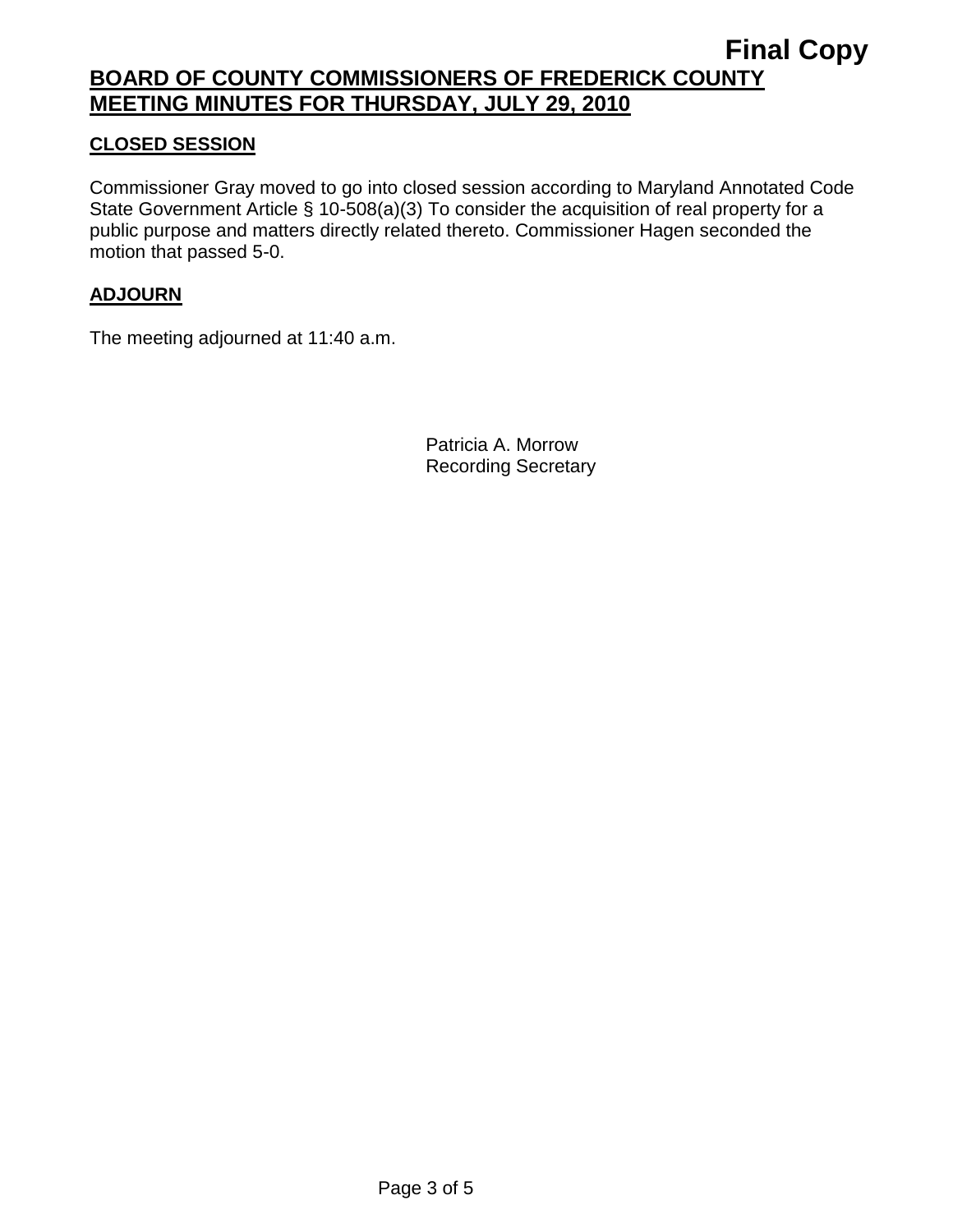# **Final Copy BOARD OF COUNTY COMMISSIONERS OF FREDERICK COUNTY MEETING MINUTES FOR THURSDAY, JULY 29, 2010**

#### **FORM OF STATEMENT FOR CLOSING THE MEETING OF THURSDAY, JULY 29, 2010**

## **STATUTORY AUTHORITY TO CLOSE SESSION**

#### **State Government Article §10-508(a):**

(3) To consider the acquisition of real property for a public purpose and matters directly related thereto.

#### **Motion:**

Commissioner Gray moved to proceed into closed session in accordance with Maryland Annotated Code State Government Article § 10-508(a) (3) To consider the acquisition of real property for a public purpose and matters directly related thereto. Commissioner Hagen seconded the motion that passed 5-0.

#### **Time and Location:**

10:45 a.m. – Third Floor Meeting Room, Winchester Hall

#### **Topic to be Discussed:**

To consider the acquisition of property for park purposes.

Patricia Morrow Recording Secretary